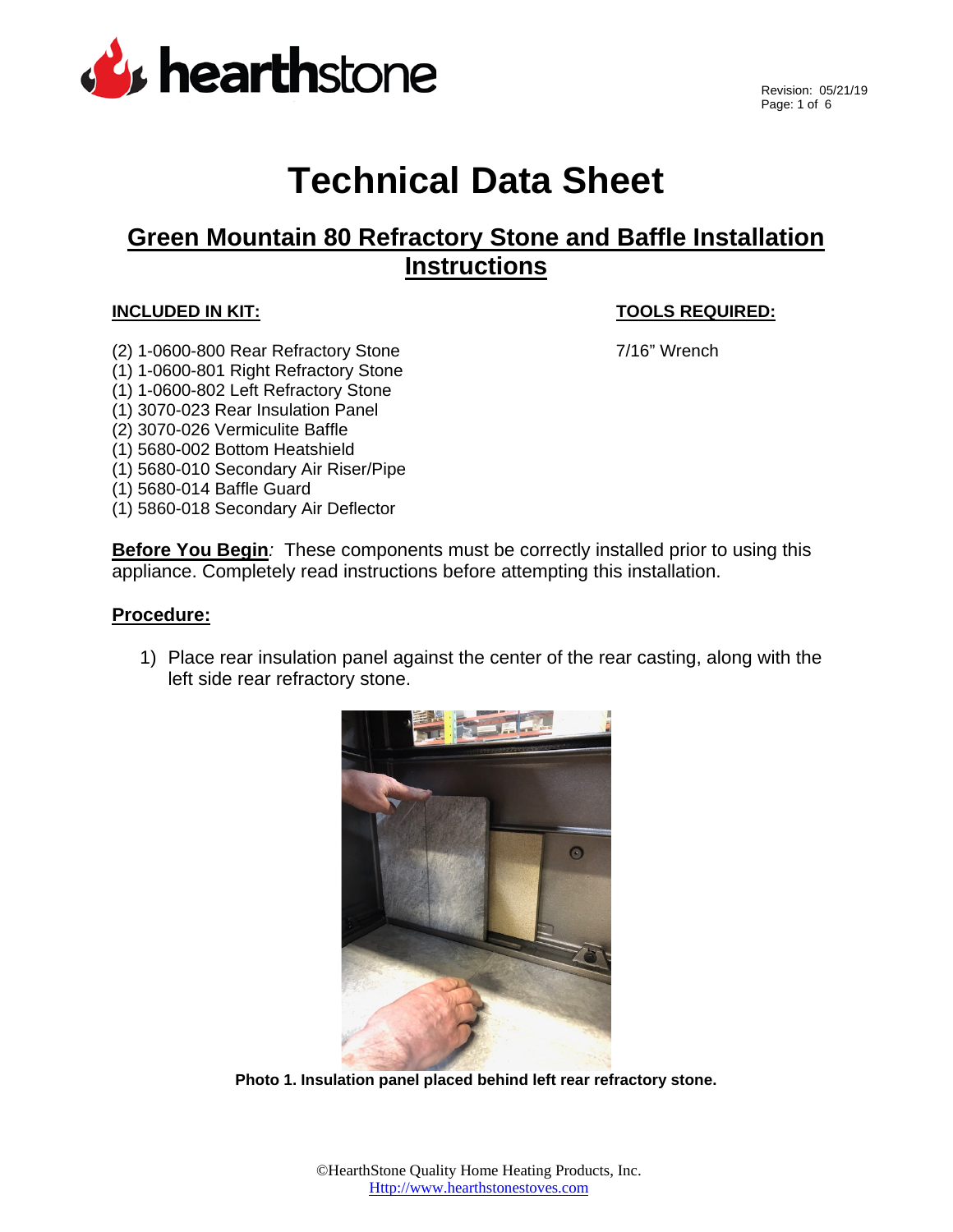

2) Install the left side refractory stone by placing the bottom of the stone into the channel in the cast iron, and standing the stone straight up.



**Photo 2. Left side refractory stone installed.**

3) Install the right rear refractory stone, leaving a gap in the center for the secondary air riser/pipe assembly.



**Photo 3. Right rear refractory stone installed.**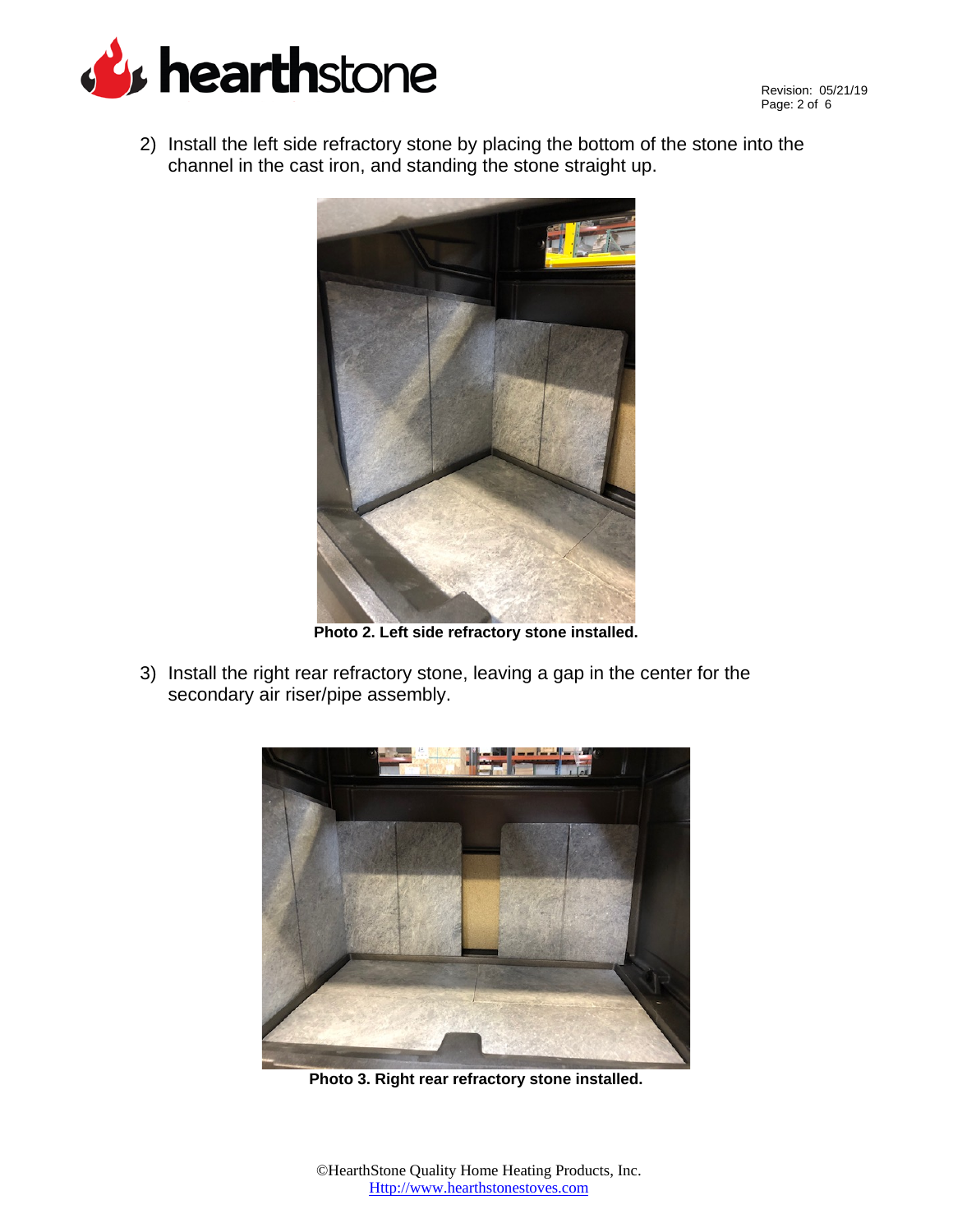

Revision: 05/21/19 Page: 3 of 6

4) Install the right side refractory stone by placing the bottom of the stone into the channel in the cast iron, and standing the stone straight up.



**Photo 4. Right side refractory stone installed.**

5) Assemble the secondary air riser and air deflector by locking the flange of the deflector under the air pipe, as shown below.



**Illustration 1. Secondary air riser and deflector assembly.**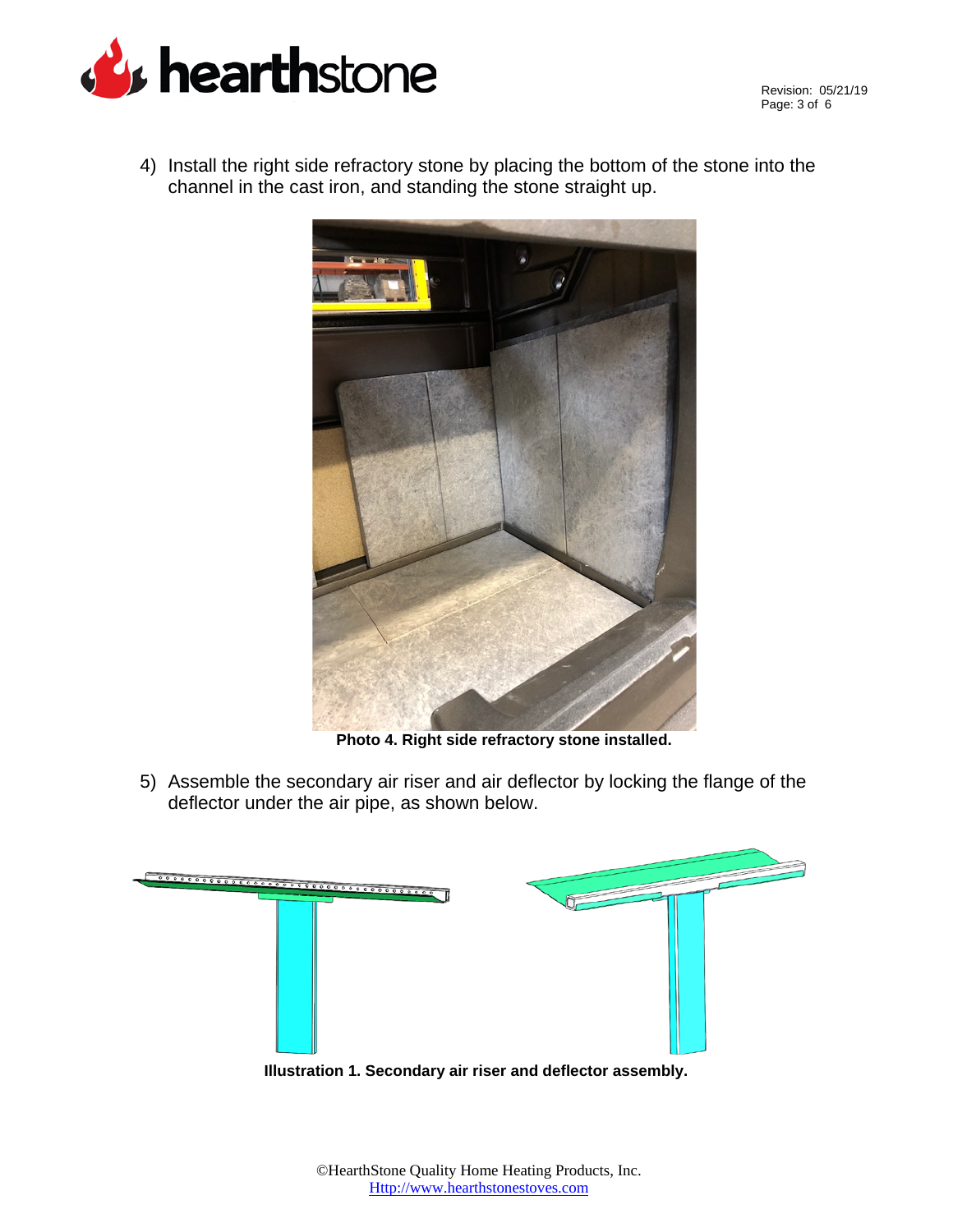

6) Place the assembled air riser/deflector shield into the firebox as shown in photo 5. Set it into the void between the rear refractory stones. The air pipe will rest on top of the stone when installed correctly.



**Photo 5. Secondary air riser installed.**

- 
- 7) Install the right side vermiculite baffle into the firebox, as shown below.

**Photo 6. Right side baffle half installed.**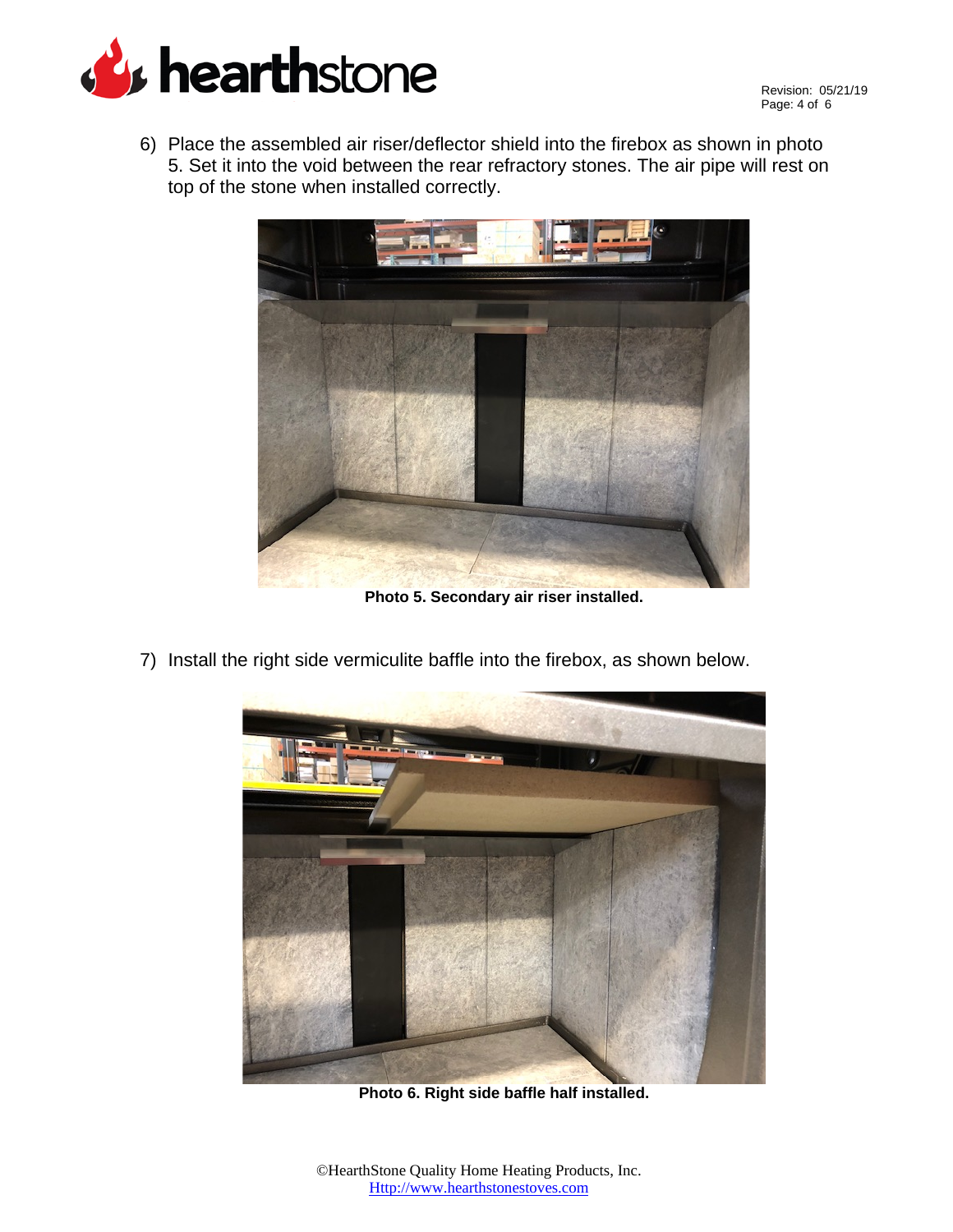

Revision: 05/21/19 Page: 5 of 6

8) Install the left side vermiculite baffle into the firebox, as shown below. Make sure the "shiplap" of the baffle halves interlock.



**Photo 7. Vermiculite baffles installed.**

9) Install the baffle guard on the front of the baffle by sliding it on the front edge of the baffle halves. This will lock the two halves together.



**Photo 8. Baffle guard installed.**